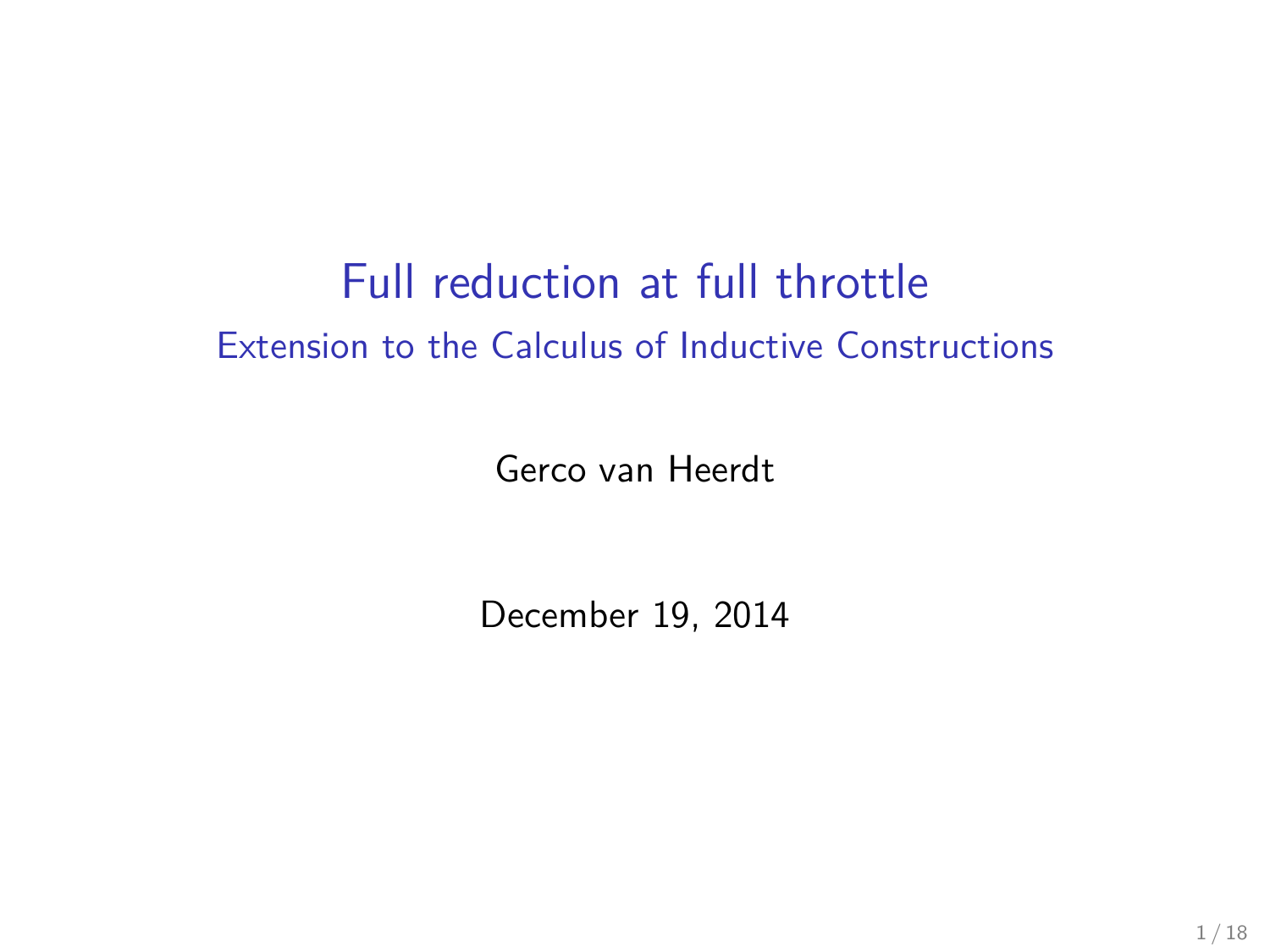# Symbolic CIC

$$
\begin{aligned}\n\textbf{Term} &\ni t, \mathcal{T}, P ::= x \mid t_1 \, t_2 \mid v \mid C_i(\vec{t}) \\
&|\; \textbf{case}_{\langle P \rangle} t \; \textbf{of} \; (C_i(\vec{x}_i) \to t_i)_{i \in I} \\
&|\; \textbf{fix}_m(f : T := t)\n\end{aligned}
$$

$$
\mathbf{Val} \ni v ::= \lambda x.t \mid [a\ \vec{v}] \mid C_i(\vec{v})
$$

$$
\begin{aligned}\n\textbf{Atom} &\ni ::= \tilde{x} \mid s \mid \Pi x : T_1 \cdot T_2 \\
&\quad \qquad [\textbf{case}_{(P)} a \textbf{ of } (C_i(\vec{x}_i) \rightarrow t_i)_{i \in I} \\
&\quad \qquad [\textbf{fix}_m(f : T := t)\n\end{aligned}
$$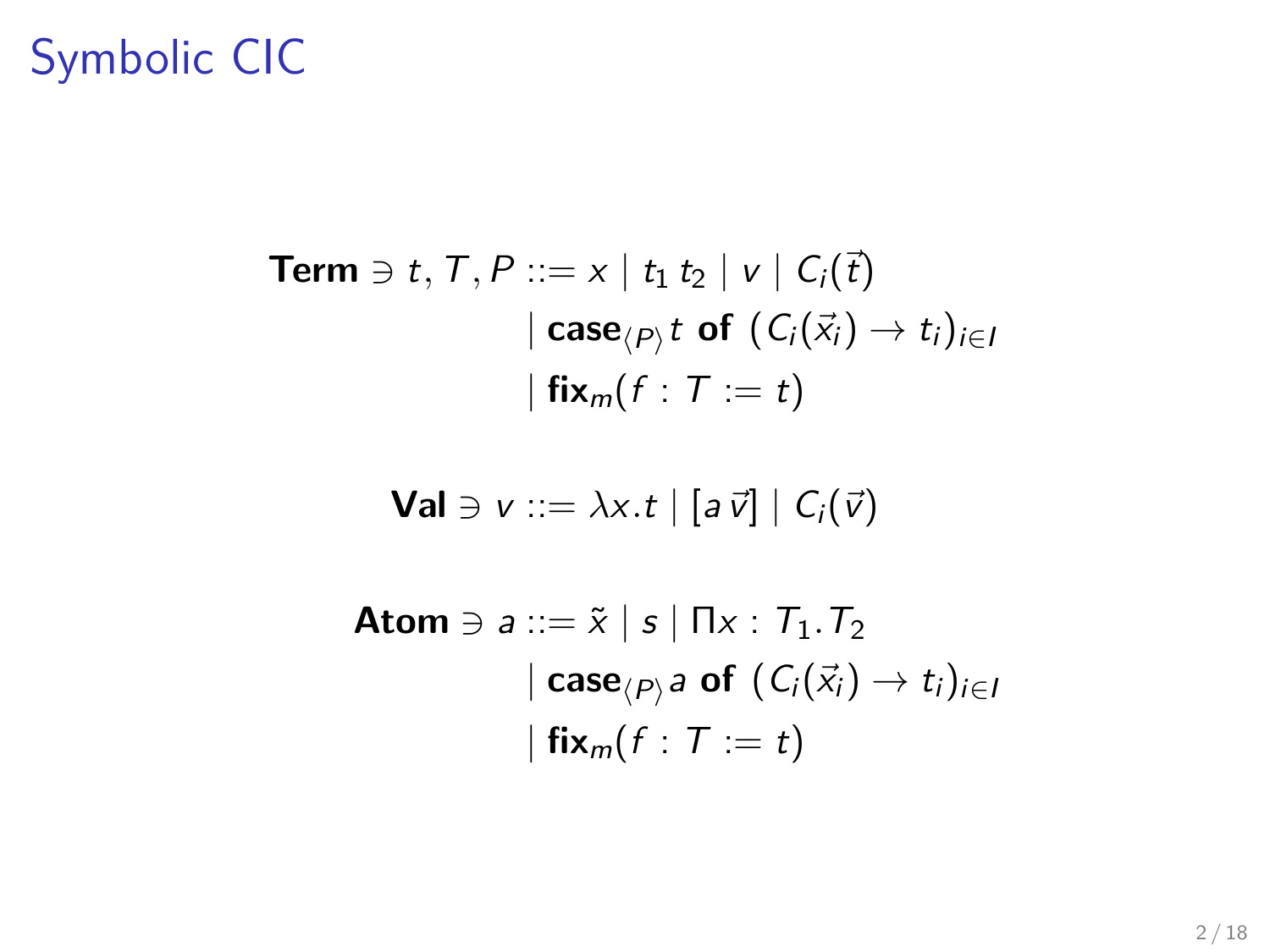### Additional reduction rules

$$
\mathsf{case}_{\langle P \rangle} C_i(\vec{v}) \text{ of } (C_i(\vec{x}_i) \to t_i)_{i \in I} \to_{\iota} t_i \{\vec{x}_i \leftarrow \vec{v}\}
$$
\n
$$
\mathsf{case}_{\langle P \rangle}[a] \text{ of } (C_i(\vec{x}_i) \to t_i)_{i \in I} \to_{\iota}
$$
\n
$$
[\mathsf{case}_{\langle P \rangle} a \text{ of } (C_i(\vec{x}_i) \to t_i)_{i \in I}]
$$

$$
\begin{aligned}\n\mathbf{fix}_{m}(f: T := t) \, v_1 \ldots v_{m-1} \, C_i(\vec{v}) &\rightarrow_l \\
& t \{f \leftarrow \mathbf{fix}_{m}(f: T := t)\} \, v_1 \ldots v_{m-1} \, C_i(\vec{v}) \\
\mathbf{fix}_{m}(f: T := t) \, v_1 \ldots v_{m-1} \, [a] \rightarrow_l \\
& [\mathbf{fix}_{m}(f: T := t) \, v_1 \ldots v_{m-1} \, a]\n\end{aligned}
$$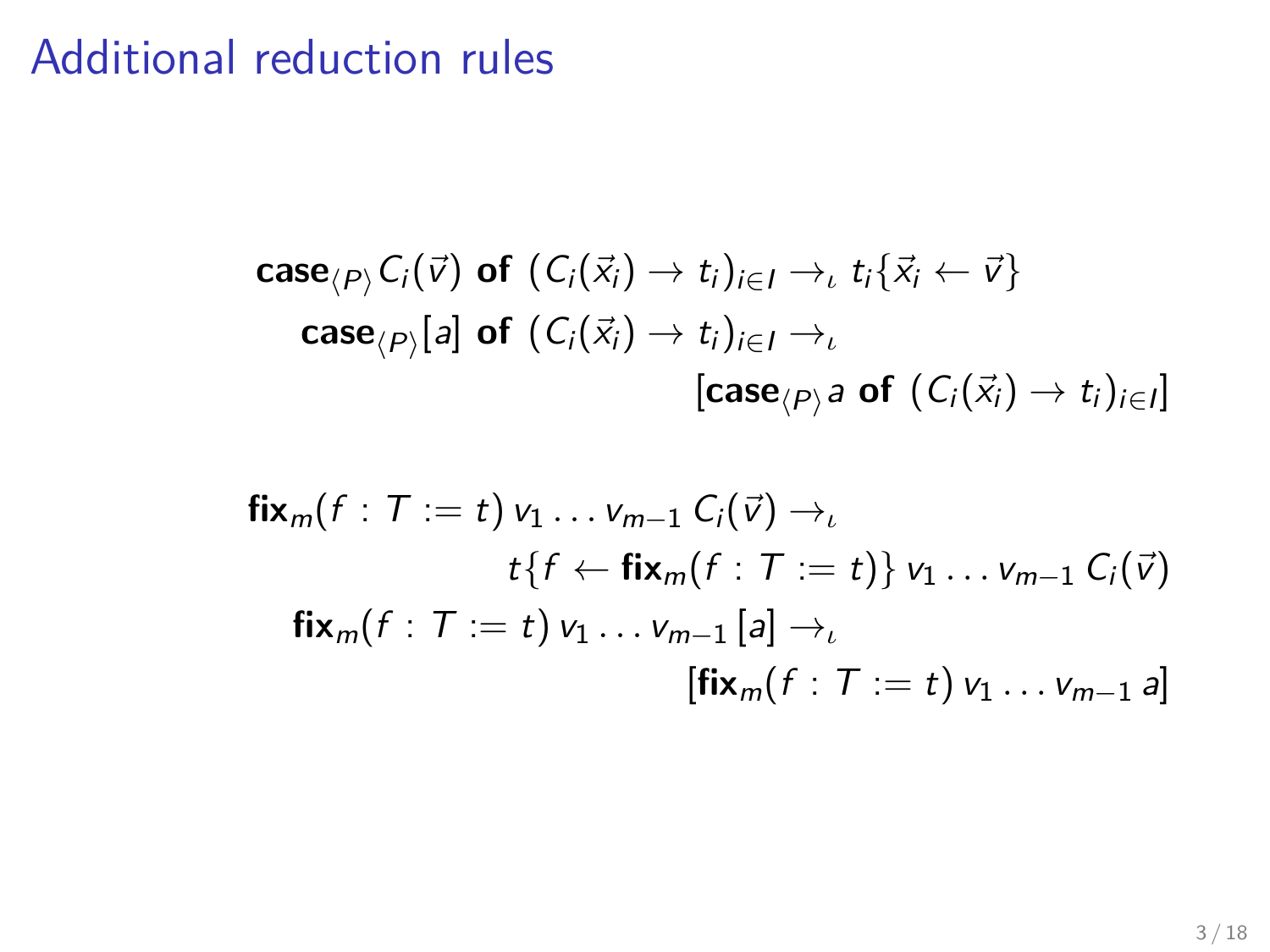Readback for pattern matching and fixpoints

$$
\mathscr{R}_{A}(\mathbf{case}_{\langle P\rangle} \mathsf{a} \mathbf{ of } (C_i(\vec{x}_i) \to t_i)_{i \in I}) =
$$
\n
$$
\mathbf{case}_{\langle P\rangle} \mathscr{R}_{A}(a) \mathbf{ of } (C_i(\vec{x}_i) \to \mathscr{N}(f(C_i(\vec{\vec{x}_i}))))_{i \in I}
$$
\n
$$
\text{where } f = \lambda \times \mathbf{case}_{\langle P\rangle} \times \mathbf{ of } (C_i(\vec{x}_i) \to t_i)_{i \in I}
$$

$$
\mathscr{R}_{A}(\mathbf{fix}_{m}(f: T:=t)) = \mathbf{fix}_{m}(f: T:=\mathscr{N}((\lambda f.t)[\tilde{f}]))
$$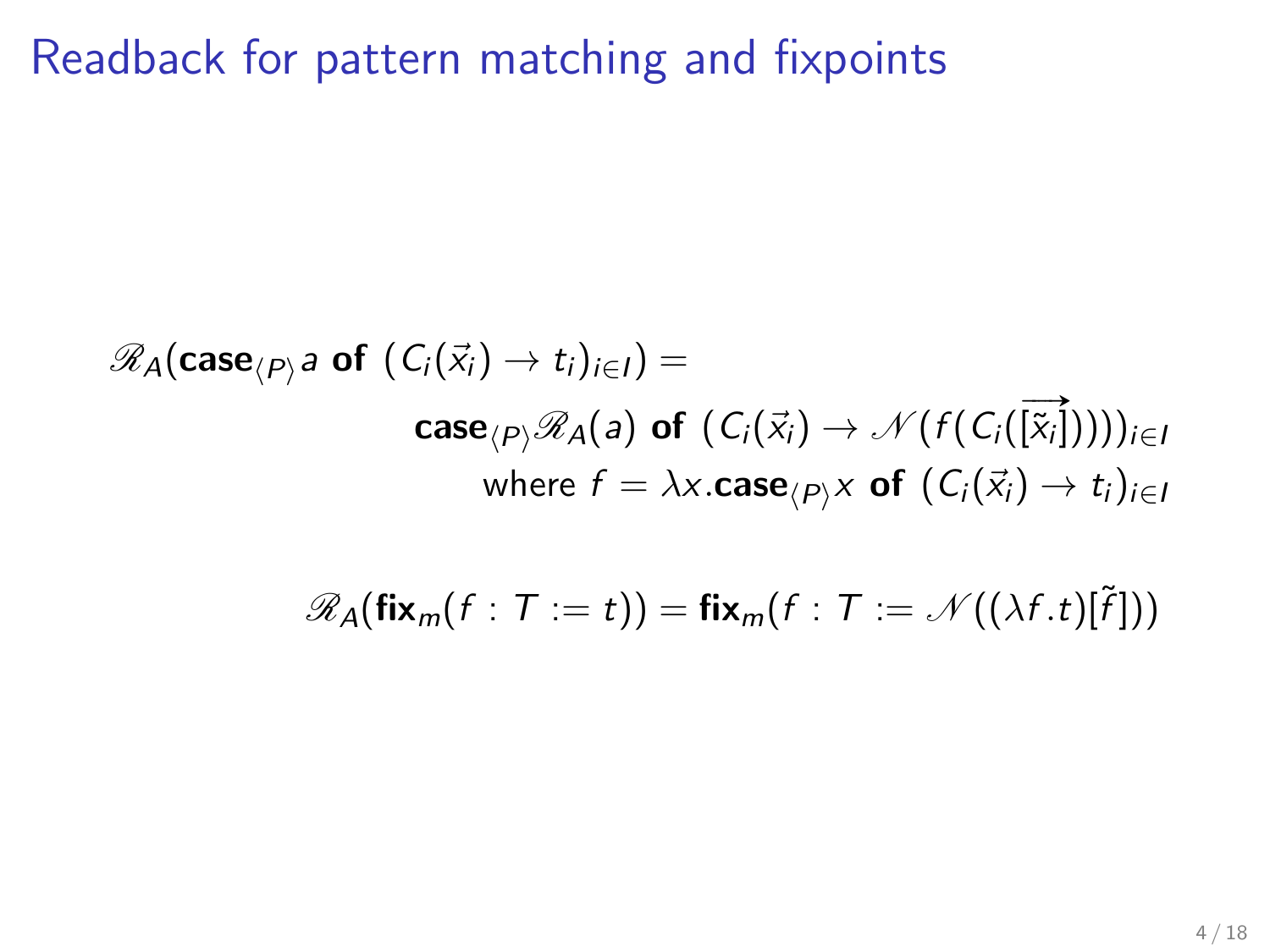#### Extended value module

```
module type Values = module type
  type head =
    | ...
    | Construct of int * t array
  type atom =
    | Var of var
    | Sort of sort
    | Prod of t * t
    | Match of annot * t * t * ( t -> t )
    | Fix of (t \rightarrow t) * t * int...
  val mkConstruct : int -> t array -> t
end
```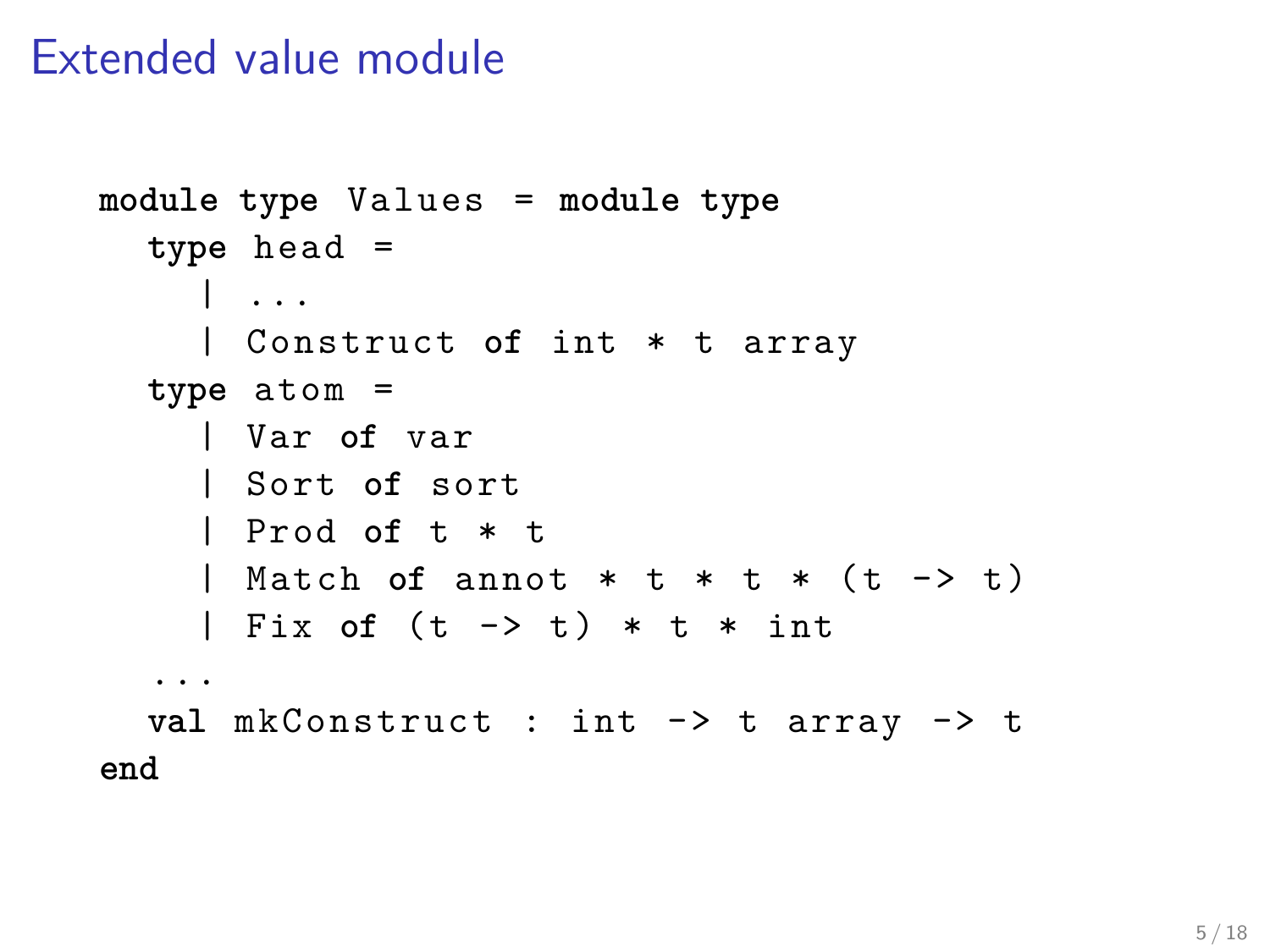Sorts, products, and constructors

$$
\begin{array}{rcl}\n\ulcorner s\urcorner^B &=& \text{mkAccu (Sort s)} \\
\ulcorner \Pi x: T.U\urcorner^B &=& \text{mkAccu (Prod}(\ulcorner T\urcorner^B, \ulcorner \lambda x.U\urcorner^B)) \\
\ulcorner C_i(\vec{t})\urcorner^B &=& \text{mkConstruct i } [\ulcorner \vec{t}\urcorner^B \urcorner]\n\end{array}
$$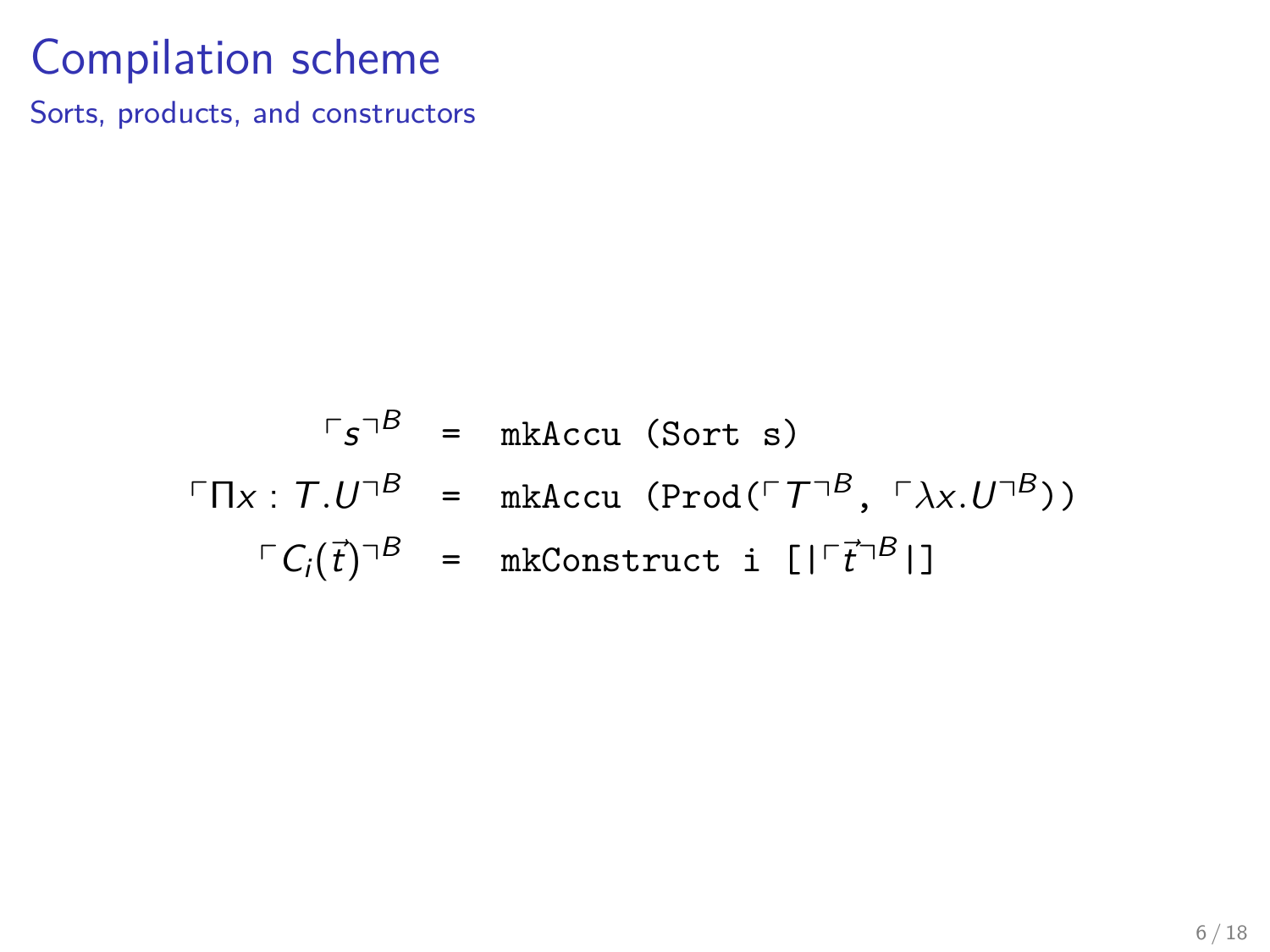Pattern matching

$$
\begin{array}{lcl}\n\text{Case}_{\langle P \rangle} t & \text{of } (C_i(\vec{x}_i) \to t_i)_{i \in I} \cap B = \\
\text{let rec case } c & = \\
\text{match } c & \text{with} \\
|\Gamma C_1(\vec{x}_1) \cap B \cup \{\vec{x}_1\} \implies \Gamma \vec{t}_1 \cap B \cup \{\vec{x}_1\} \\
& \quad | \ldots \\
|\Gamma C_n(\vec{x}_n) \cap B \cup \{\vec{x}_n\} \implies \Gamma \vec{t}_n \cap B \cup \{\vec{x}_n\} \\
& \quad | \quad - > \text{mkAccu} \quad (\text{Match } (\tilde{I}, c, \Gamma P \cap B, case)) \\
\text{in case } \Gamma t \cap B\n\end{array}
$$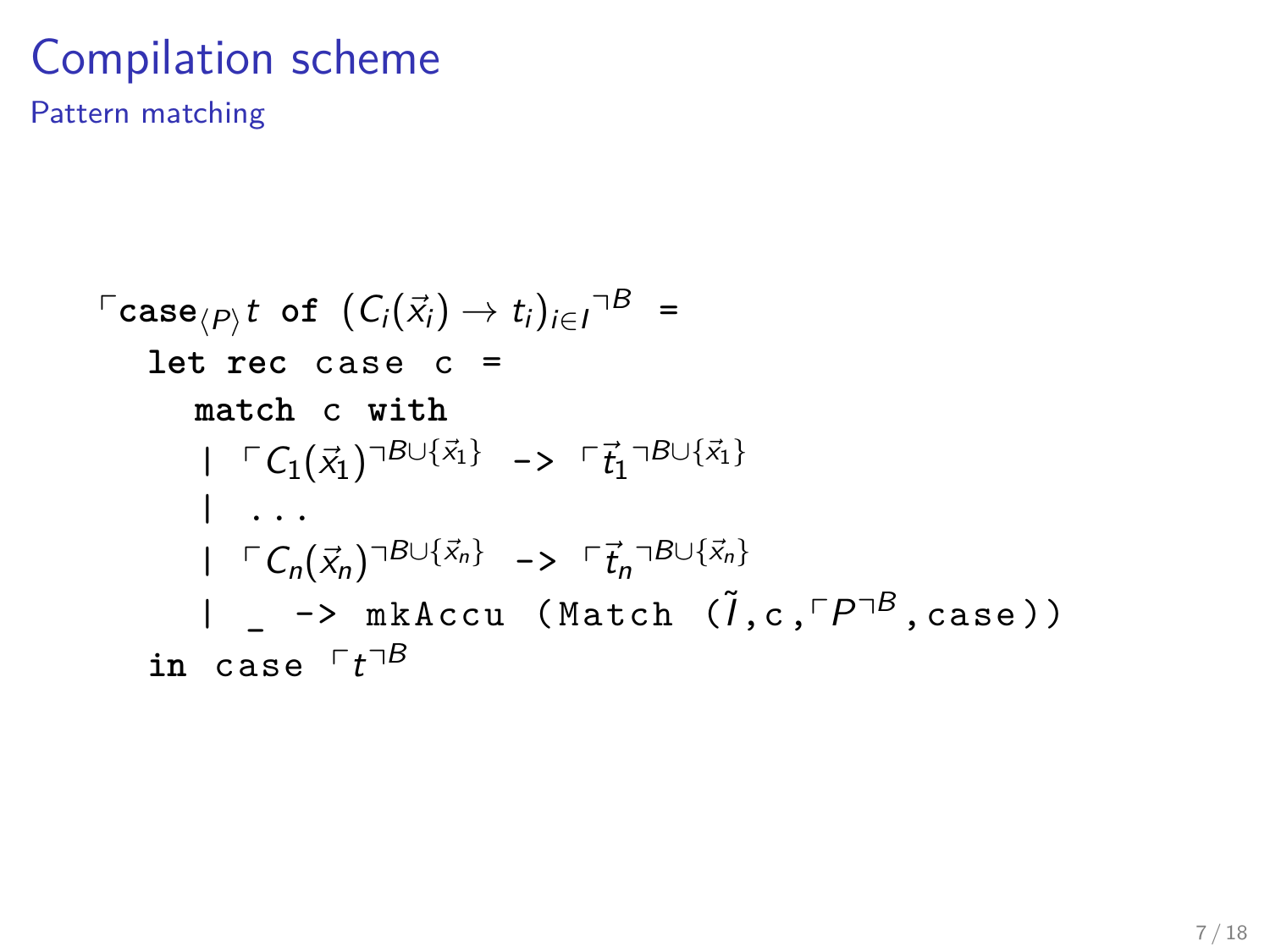**Fixpoints** 

```
\ulcorner \mathtt{fix}_{m}(f : T := t)^{\lnot B} \; =\texttt{let } \texttt{form} \texttt{ f } = \ulcorner t \urcorner^{B \cup \{f\}} \texttt{ in}let rec f =
        m \times Lam (fun x_1 \rightarrow \ldots \rightarrow m \times Lam (fun x_m \rightarrowif is accu x_m then
                mkAccu (Fix (fnorm,\ulcorner\mathcal{T}\urcorner^B,\mathbb{m})) x_1 ... x_melse
               fnorm f x_1 ... x_m) ... )
    in f
let is_accu v = match head v with
| Accu _ -> true
| _ -> false
```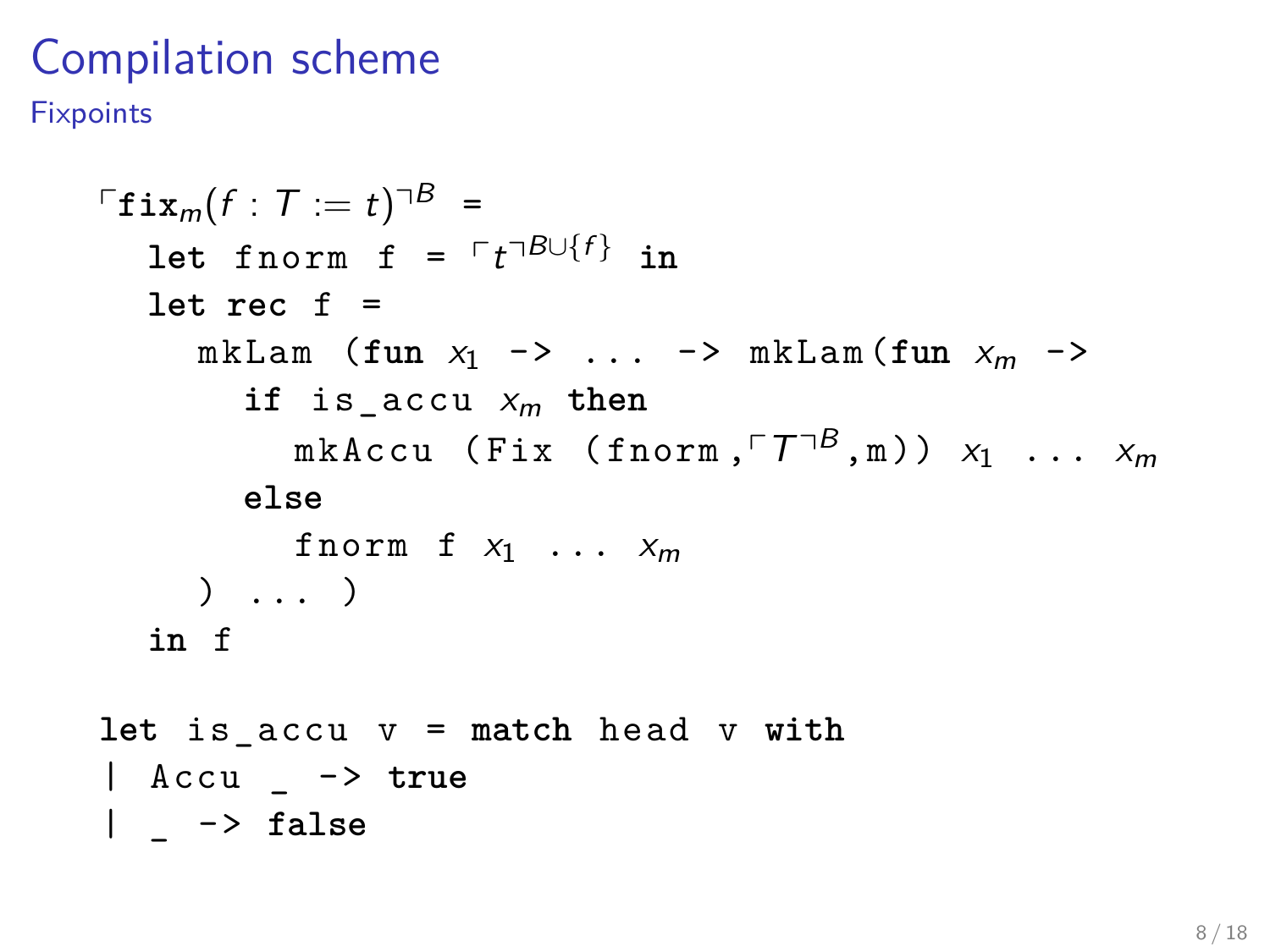Inductive types

The inductive type

Inductive  $I := C1 : T1$  | ... |  $Cn : Tn$ 

is translated to

 $type I = Accu I of t$ | C1 **of** t \* · · · \* t | ... | Cn **of** t \* · · · \* t

where the signatures match the arity of each constructor.

mkConstruct i  $\vec{v}$  = Obj.magic  $C_i(\vec{v})$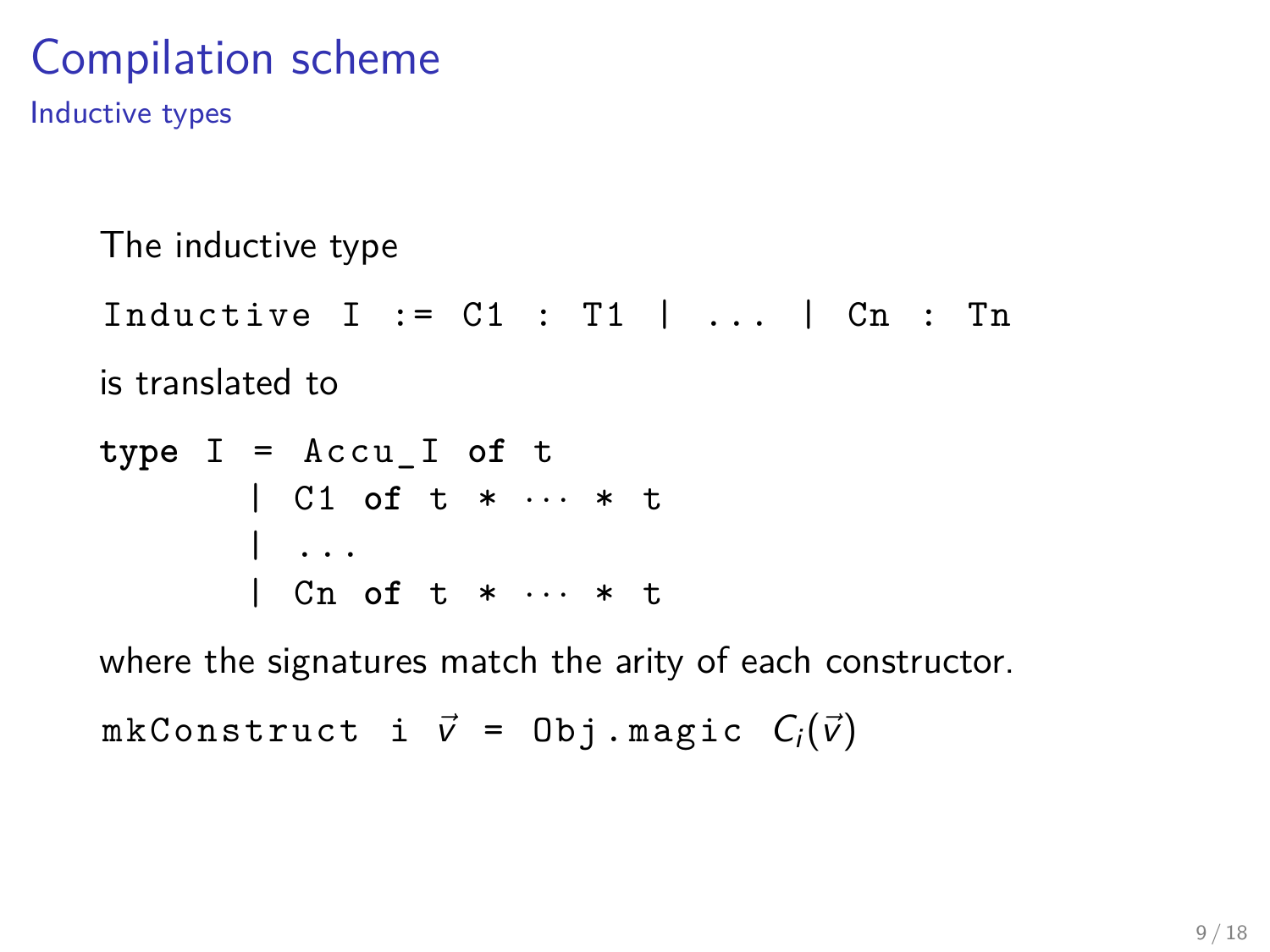$b = \lambda m \cdot \lambda n$ .case m of  $(C_1() \rightarrow n, C_2(p) \rightarrow C_2(\text{add } p \text{ } n))$ 

$$
\begin{aligned}\n\ulcorner \text{fix}_1(\text{add} := b)^{\neg \emptyset} \\
&= \text{let norm\_add} \text{ add} = \ulcorner b^{\neg \{ \text{add} \}} \text{ in} \\
 & \text{let rec add} = \\
 & \quad \text{mkLam (fun x_1 ->} \\
 & \text{if is\_accu x_1 then} \\
 & \quad \text{mkAccu (Fix (norm\_add, 1)) x_1} \\
 & \text{else} \\
 & \quad \text{norm\_add add x_1})\n \end{aligned}
$$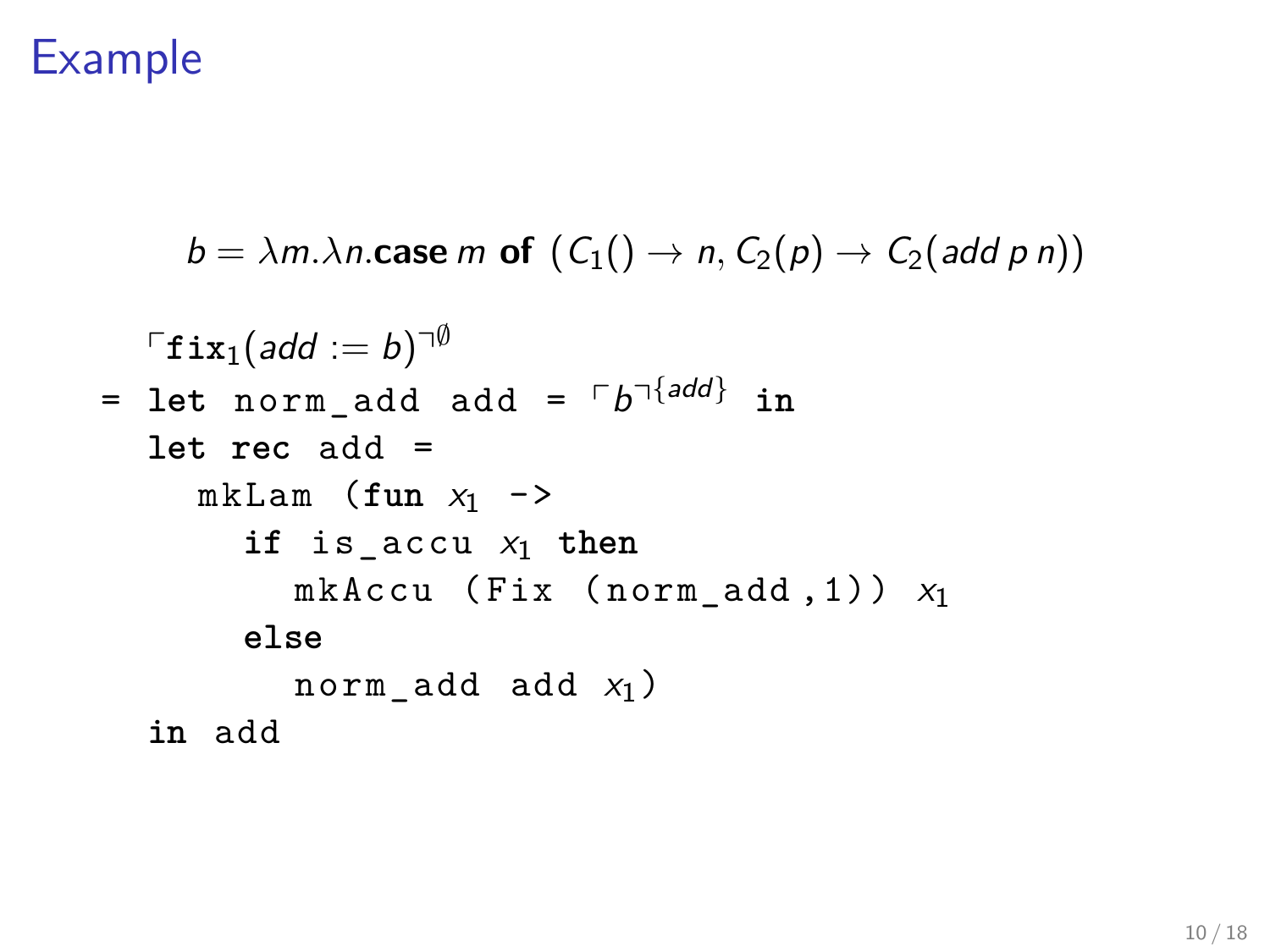$b = \lambda m \cdot \lambda n$  **case** m **of**  $(C_1) \rightarrow n$ ,  $C_2(p) \rightarrow C_2(\text{add } p \text{ } n)$ 

```
\ulcornerfix_1(\emph{add}:=b) \urcorner^\emptyset= let norm\_add add = \lceil b \rceil^{\{add\}} in
  let rec add =
      (\text{fun } x_1 ->
         if is accu x_1 then
            mkAccu (Fix (norm add ,1)) x_1else
            norm_add add x_1)
  in add
```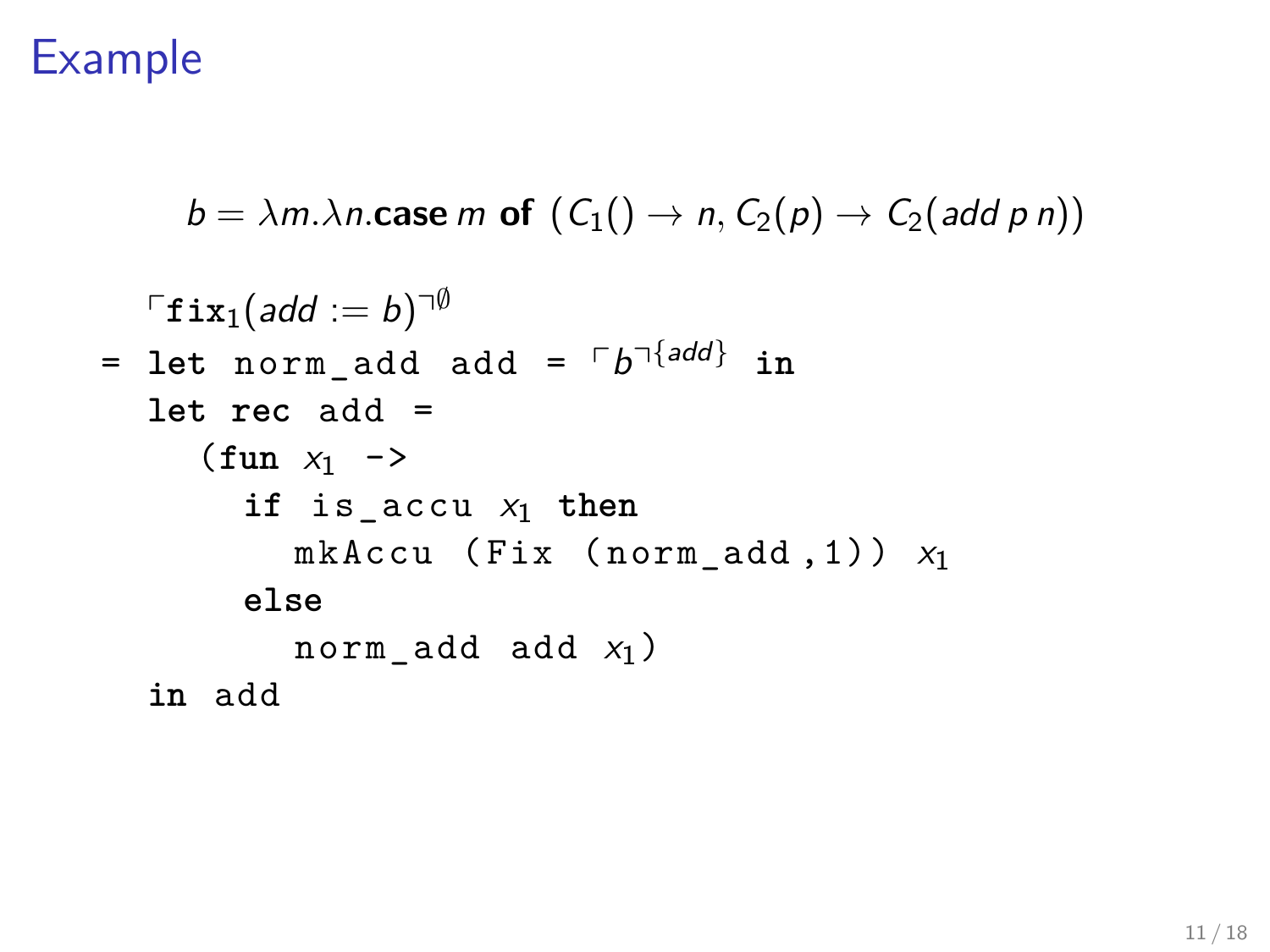$$
b = \mathbf{case} \ m \ \mathbf{of} \ (C_1() \rightarrow n, C_2(p) \rightarrow C_2(\text{add } p \ n))
$$

 $\ulcorner\lambda$ m. $\lambda$ n.b $\urcorner^{\{add\}}$ 

- $=$  mkLam(fun m ->  $\sqrt{\lambda n}$ .b $\sqrt{\lambda}$ <sup>{add,m}</sup>)
- = mkLam (fun m -> mkLam (fun n ->  $\ulcorner b\urcorner^{[add,m,n]}$ ))
- $=$  fun m  $\rightarrow$  fun n  $\rightarrow$   $\lceil b \rceil$  {add, m, n}

 $\ulcorner b\urcorner$ {add,m,n}

= **let rec** case c = **match** c **with**  $|\Gamma C_1()$ <sup>{add*,m,n*} ->  $\Gamma$ <sup>1{add*,m,n*}</sup></sup>  $|\Gamma C_2(p)^{\neg \{add, m, n, p\}} \rightarrow C_2(add \ p \ n)^{\neg \{add, m, n, p\}}$ | \_ -> mkAccu ( Match (c , case )) in case  $\ulcorner m\urcorner^{\{add,m,n\}}$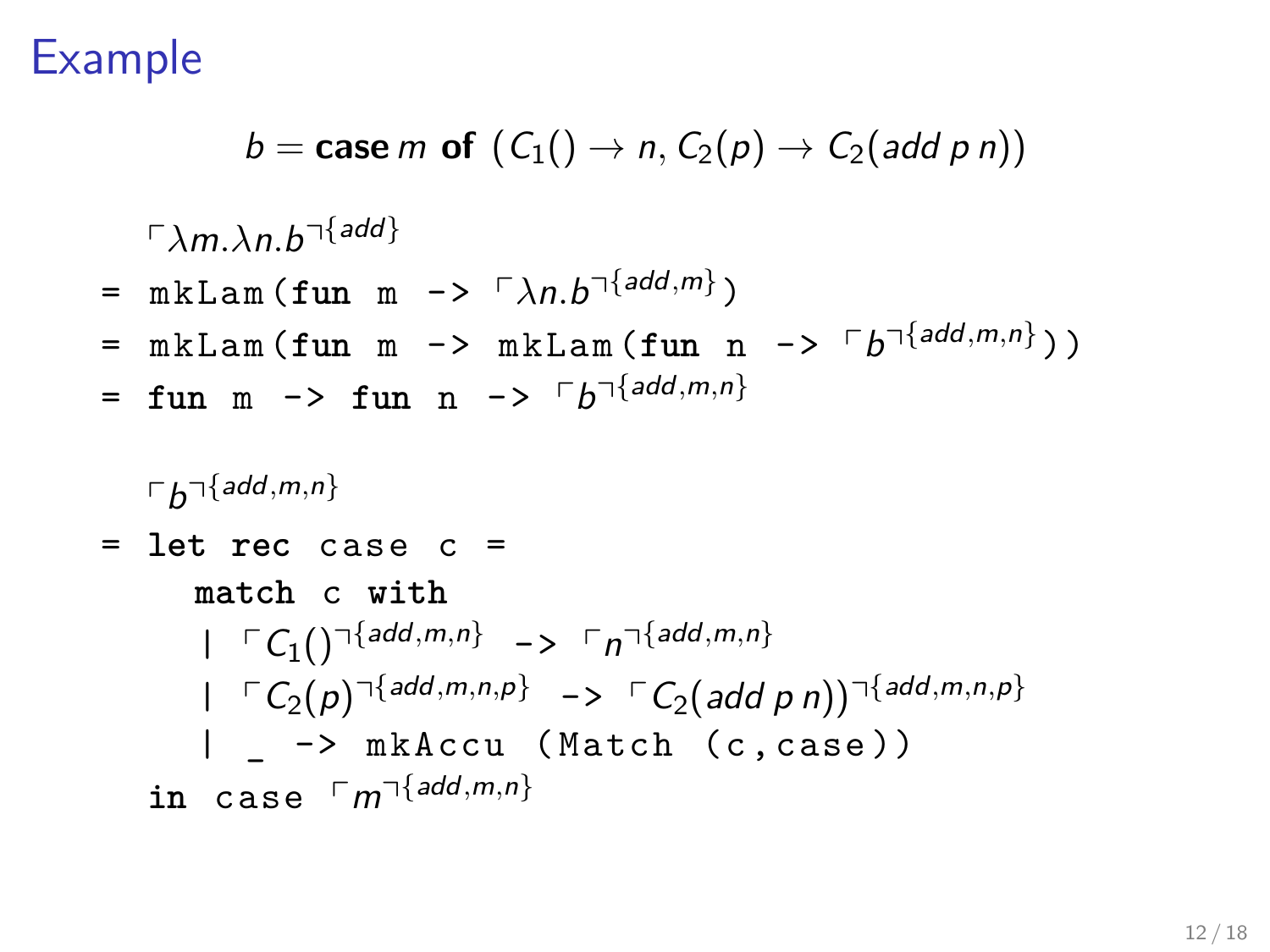let rec case 
$$
c =
$$

\nmatch c with

\n
$$
| \Gamma C_1() \gamma \{add, m, n\} \implies \Gamma n \gamma \{add, m, n\}
$$
\n
$$
| \Gamma C_2(p) \gamma \{add, m, n, p\} \implies \Gamma C_2(\text{add } p \text{ n}) \gamma \{add, m, n, p\}
$$
\n
$$
| \quad - > \text{mkAccu} \text{ (Match } (c, \text{case }))
$$
\nin case m

\nLet rec case  $c =$ 

\nmatch c with

\n
$$
| \quad C_1() \quad \text{> n}
$$
\n
$$
| \quad C_2(p) \quad \text{> } C_2(\Gamma \text{add } p \text{ n} \gamma \{add, m, n, p\})
$$
\n
$$
| \quad - > \text{mkAccu} \text{ (Match } (c, \text{case }))
$$
\nin case m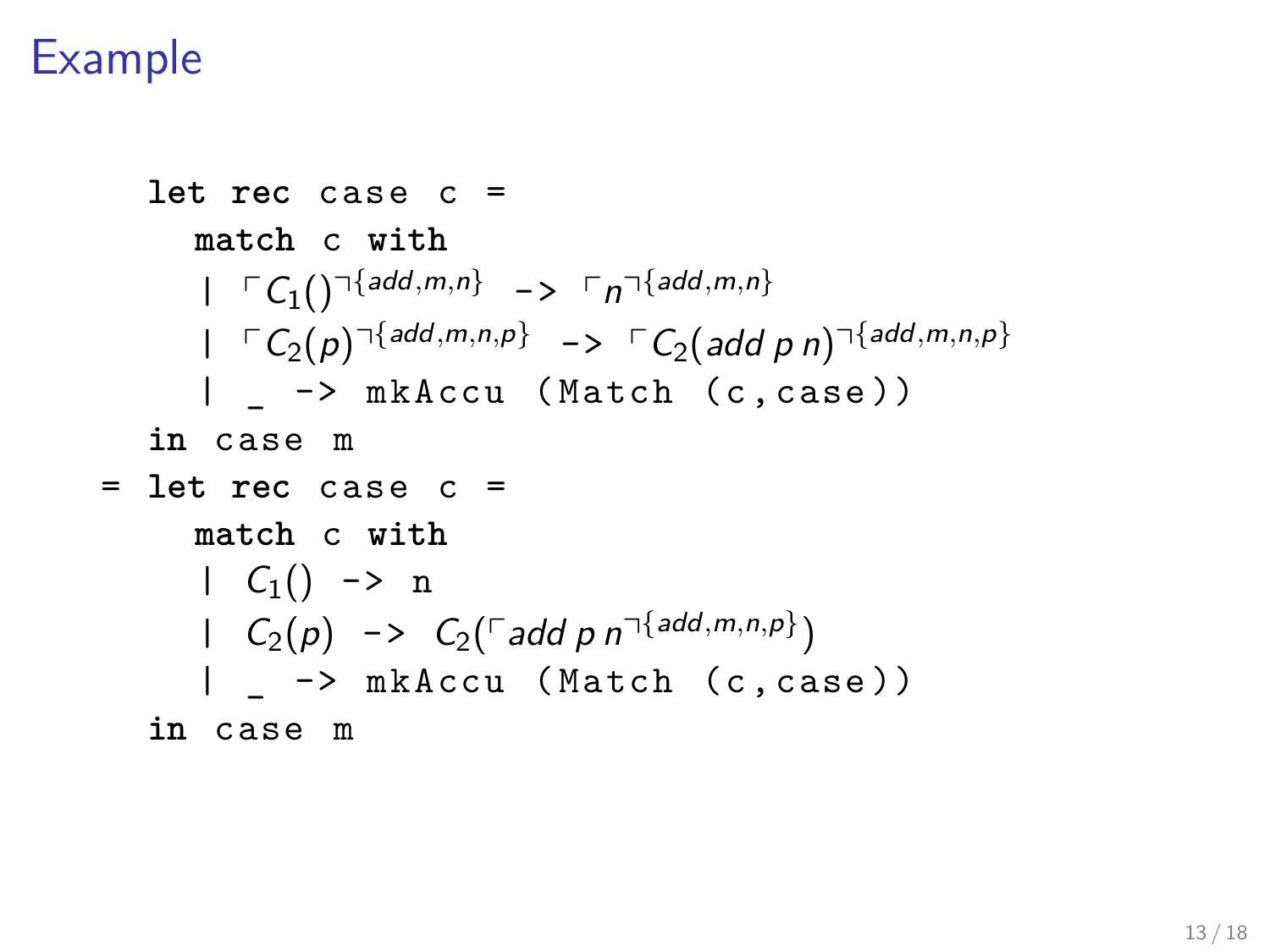```
let rec case c =
      match c with
      | C_1() \rightarrow n\left[ C_2(p) \rightarrow C_2(\text{radd } p \text{ n}^{-\{add, m, n, p\}}) \right]| _ -> mkAccu ( Match (c , case ))
   in case m
= let rec case c =
      match c with
       | C_1() \rightarrow n| C_2(p) \rightarrow C_2(\text{add } p \text{ n})| -> mkAccu (Match (c, case))
   in case m
```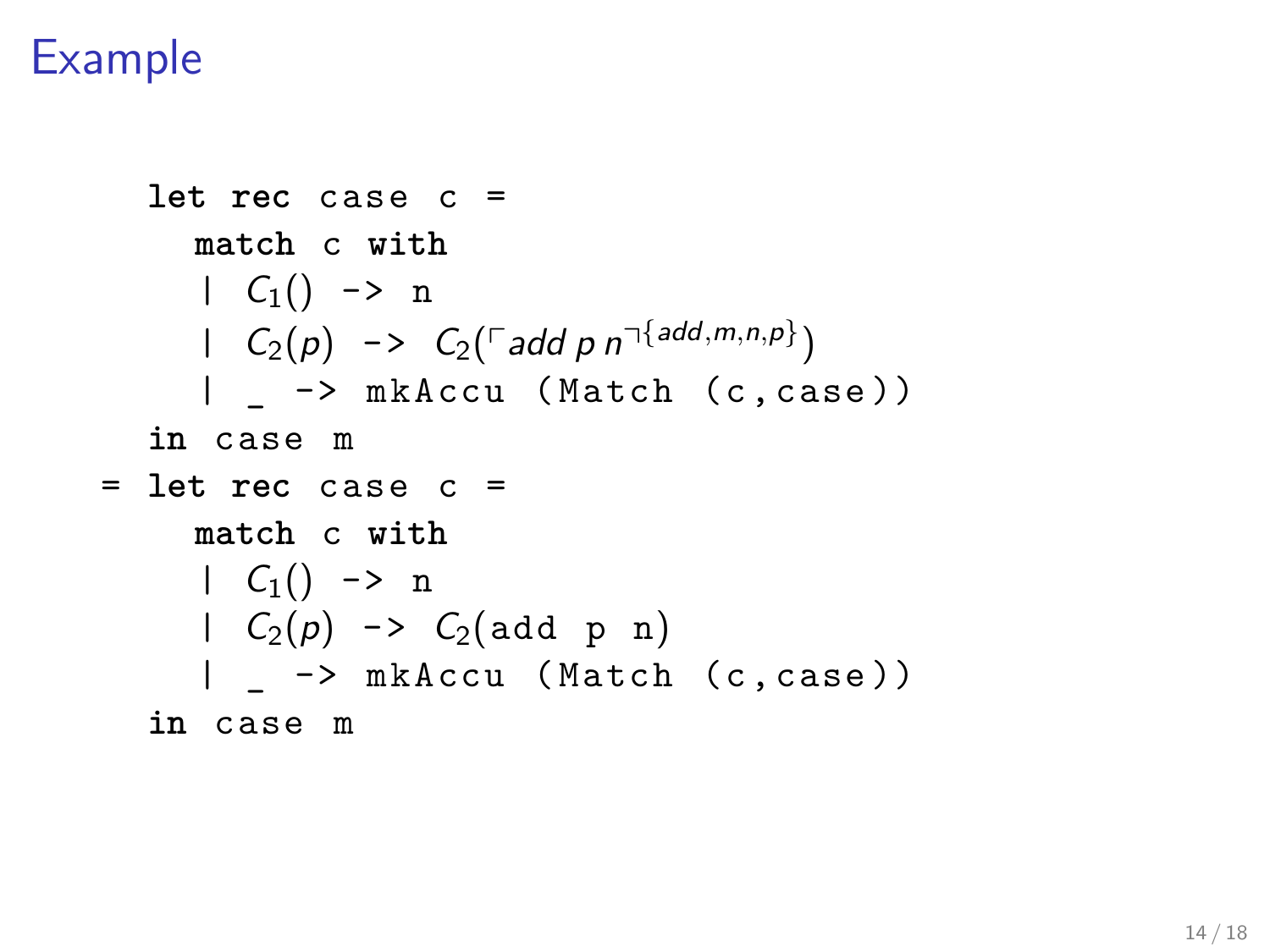```
let norm_add add =
  fun m -> fun n ->
     let rec case c =
        match c with
        | C_1() \rightarrow n| C_2(p) \rightarrow C_2(\text{add } p \text{ n})| _ -> mkAccu ( Match (c , case ))
     in case m
in
let rec add =
   (\text{fun } x_1 \rightarrowif is_accu x1 then
        mkAccu (Fix (norm add,1)) x_1else
        norm add add x_1 )
in add
```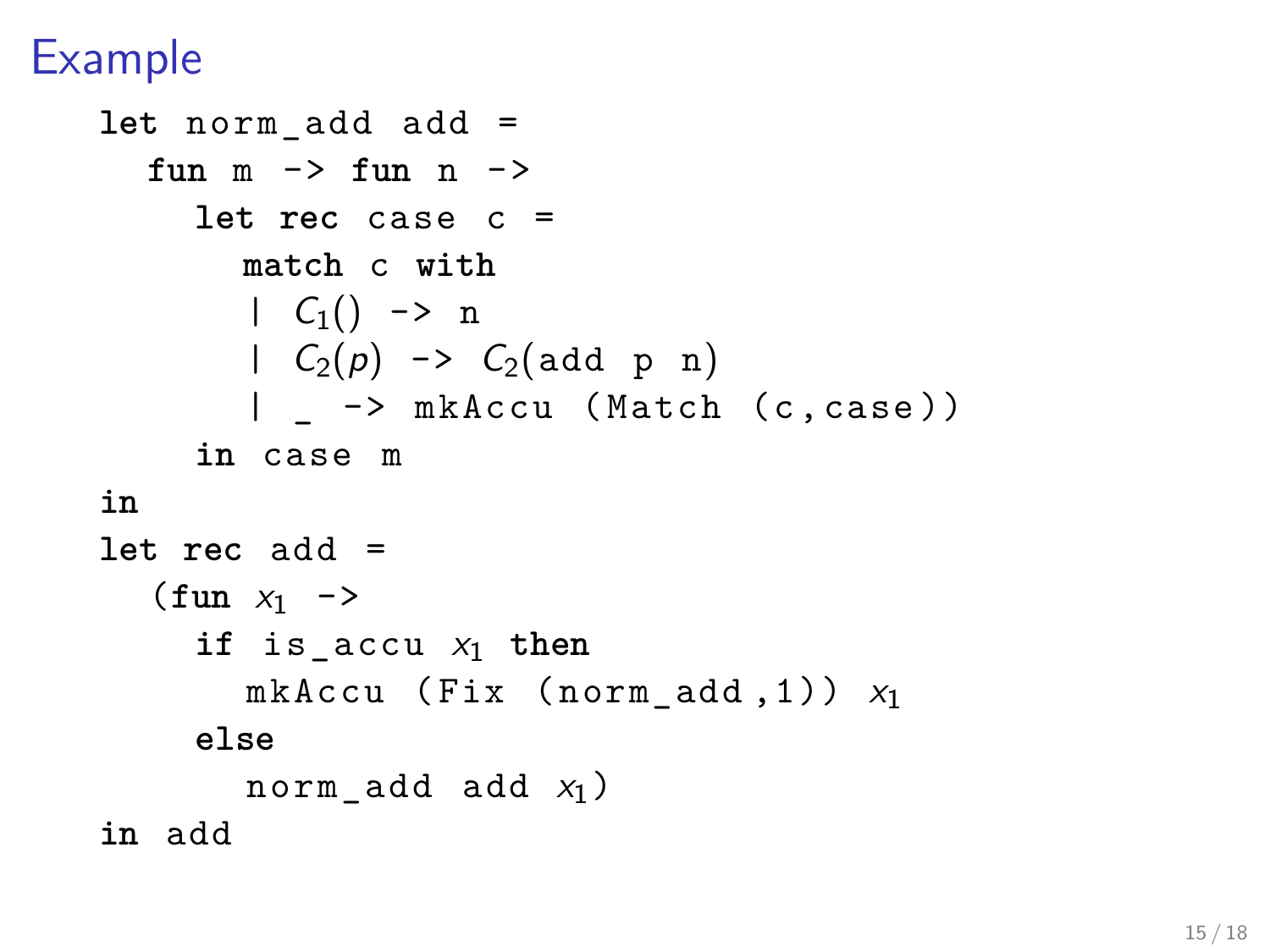```
let norm_add add m n =
  let rec case c =
     match c with
     | C_1() \rightarrow n| C_2(p) \rightarrow C_2(\text{add } p \text{ n})| _ -> mkAccu ( Match (c , case ))
  in case m
in
let rec add m =
  if is_accu m then
     mkAccu (Fix (norm_add,1)) m
  else
     norm_add add m
in add
```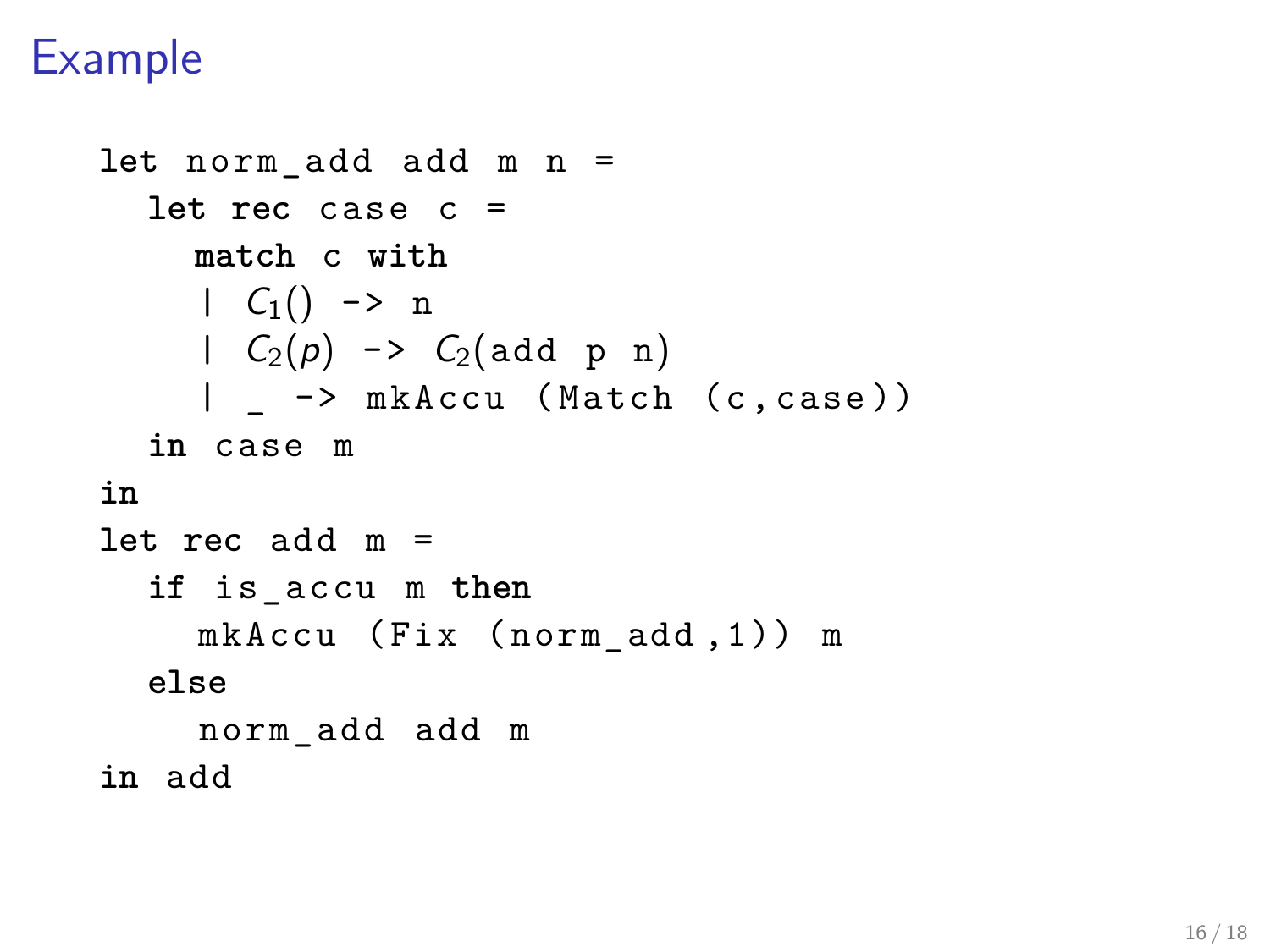Their version

```
let norm_add f m n =
  let rec case c =
    match c with
     | Accu_nat _ -> mk_sw_accu [...]
       (cast accu m) pred add (case f n)| C_1() \rightarrow n| C_2(p) \rightarrow C_2(f \text{ p } n)in
let rec add m n =
  if is_accu m then
    mk fix accu [...]
       fixtype add normtbl add m n
  else
    case m n
in add
```